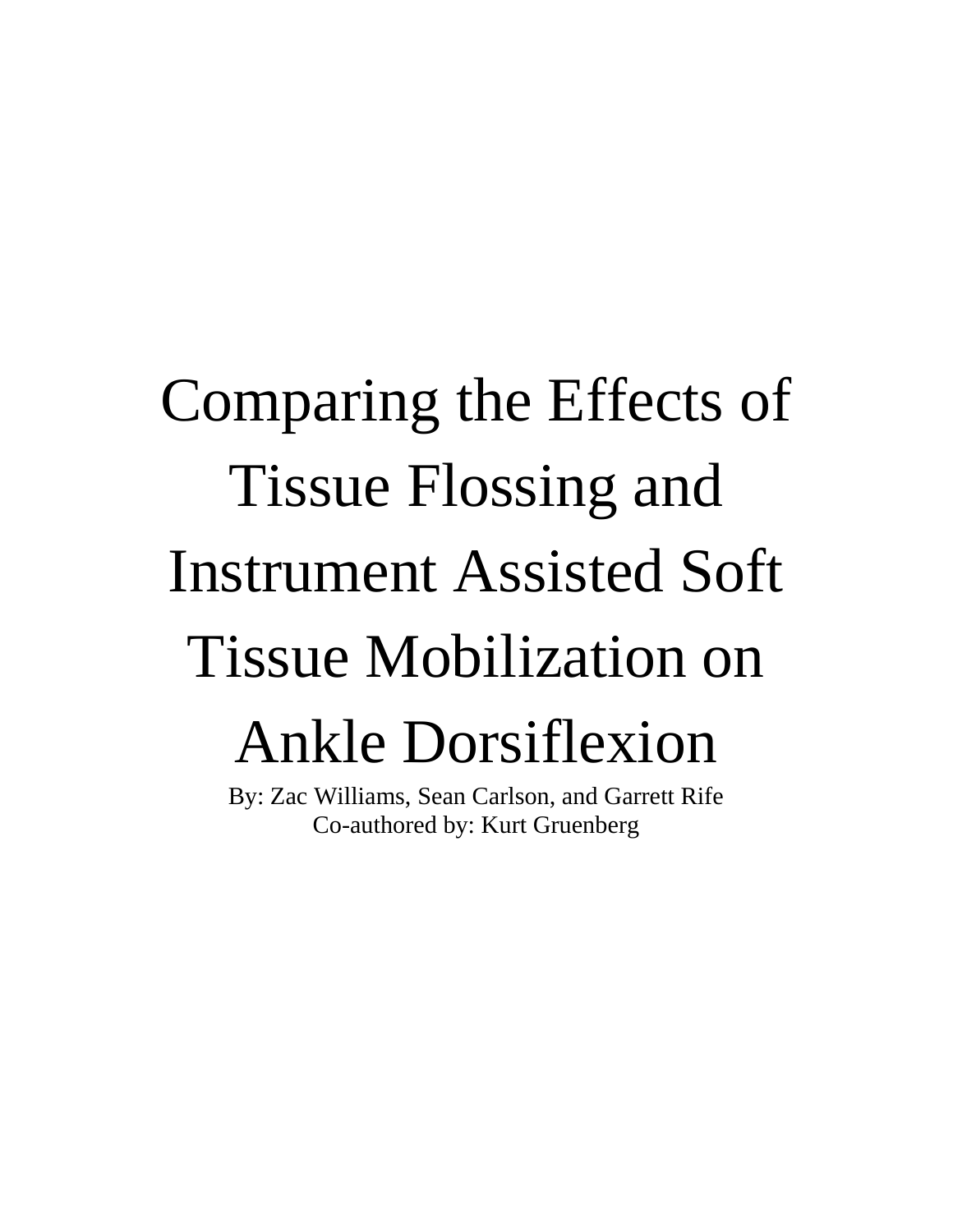# I. Introduction

Typically flossing is something done to help maintain teeth health, but what if I told you flossing can also improve joint health? A new technique, known as tissue flossing, makes many claims such as improved joint health, decreased muscle soreness, increased muscular gains, and increased ROM. Are these claims true? In this paper, we will discuss what tissue flossing is and compare it to instrument assisted soft tissue mobilization (IASTM) for increasing ankle dorsiflexion.

Tissue Flossing is a relatively new technique that involves the use of large, rubber bands wrapped around a specific joint or part of the body. Once applied, it is used for compression of the joint for the purpose of blood flow restriction, decreasing muscle soreness, increases joint mechanics, and ultimately, increasing joint range of motion. In this study, we will be testing this last claim.

Instrument assisted soft tissue mobilization, or IASTM, has now been around for a while. It involves using some type of instrument, in this case a metal HawkGrips tool, to massage the affected area. The purpose is to primarily irritate scar tissue, break up any adhesions in the muscle or tendon, align collagen fibers, and bring blood flow to the area. Previous research has shown that this positively influences tendon flexibility, so we have chosen to use this in our comparison group.

## II. Review of Literature

There has been very little research done regarding tissue flossing. Of the research on tissue flossing much has shown it to be effective in increasing range of motion (ROM). However, the increase is not always significant. In a study by Stanek et al. the results showed an increase in ankle dorsiflexion after just one treatment. This is why we are wanting to test more than one treatment of tissue flossing and see if there is a difference. Also, a study by Plocker et al. showed that the flossing technique increased shoulder ROM, but the increase was not significant. There has been more research done about IASTM, and a couple of the studies we found have shown IASTM to be effective at increasing ankle ROM, specifically dorsiflexion. The research also states that having an increased ankle ROM can prevent more ankle injuries. In a systematic review by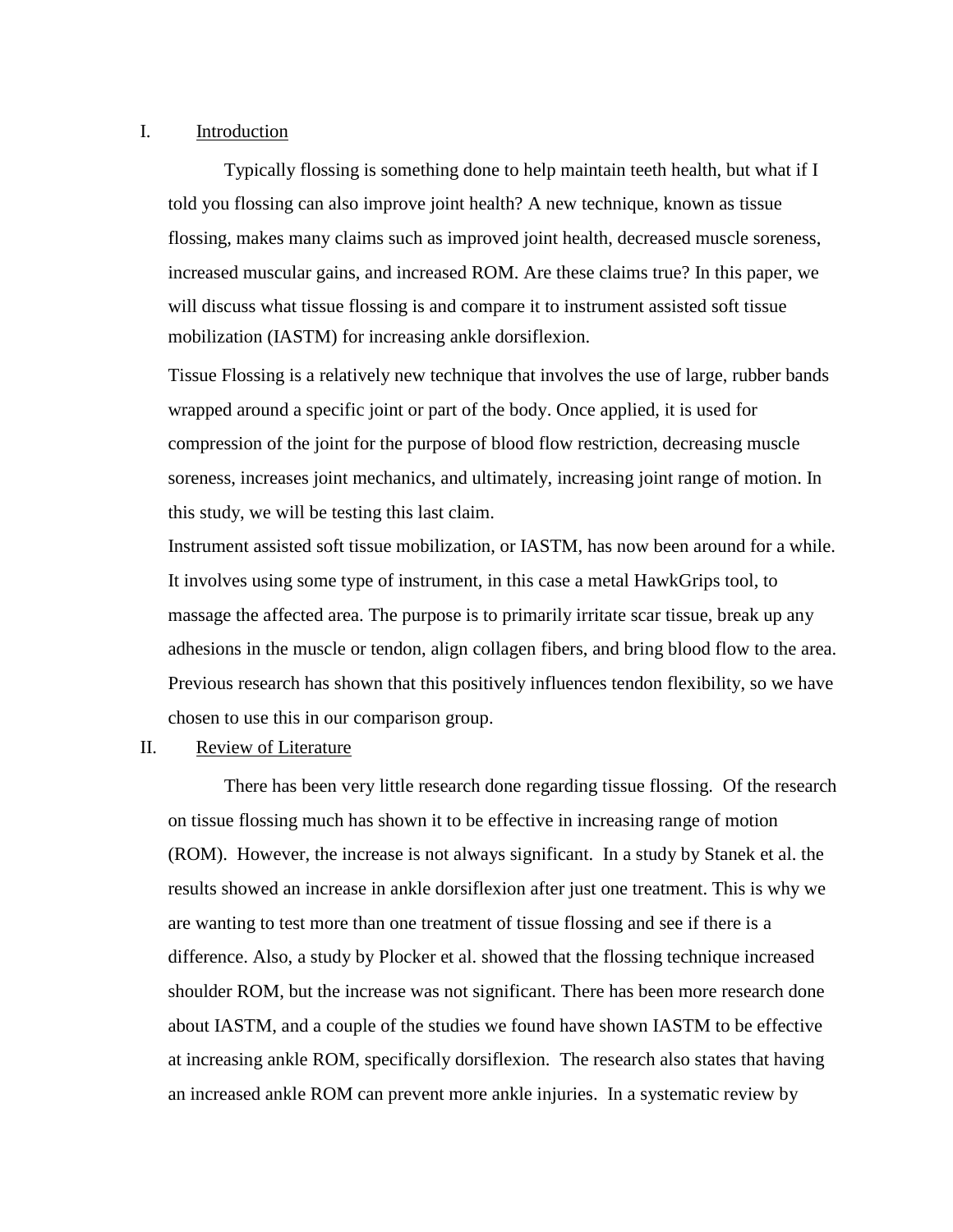Mason-Mackay et al. they were able to conclude that restricted dorsiflexion can predispose an athlete to injury. This is where our research fits in because we want to know if multiple treatments can have a greater effect and help to prevent injury.

For our study we are having a control group that will perform a calf stretch and exercise, because stretching has been shown to increase ankle ROM. A study by Jeon et al. concluded that improvements were seen in both the self-stretching using a strap and slant board stretching techniques, but greater improvements were seen in the selfstretching group using a strap. Our study is similar to other studies that have been done in that we are comparing tissue flossing to another intervention like IASTM. It differs in that we have a control that will complete a calf stretch and exercise. The two experimental groups will also complete the stretch and exercise after receiving the intervention. Another way this study differs is that we are planning on using general population not athletes for our study. Also, the study by Stanek et al. that we are basing our study on only did one treatment and we are doing a total of 8 treatments over four weeks. The current research has not been fully successful at showing a significant difference and that was our goal with this research. We want be able to conclude that tissue flossing is effective at increasing ankle ROM as well as, if not more effective than, IASTM.

### III. Subjects

We had a total of 16 participants (Male:4, Female:12). All participants had no current or recent ankle injury during the time of the study. The groups were evenly distributed with the control having 5 people, IASTM having 6 people, and tissue flossing having 5 people. The non-dominant ankle classifications were 13 left ankles and 3 right ankles.

### IV. Methods

Our study will be a multi group pre-test post-test design. This means that we will have two treatment groups and one control group. Our study will be conducted in the Athletic Training Facility at Cedarville University. Participants will be asked to participate for the study by sending out an email to all of the current students, faculty, and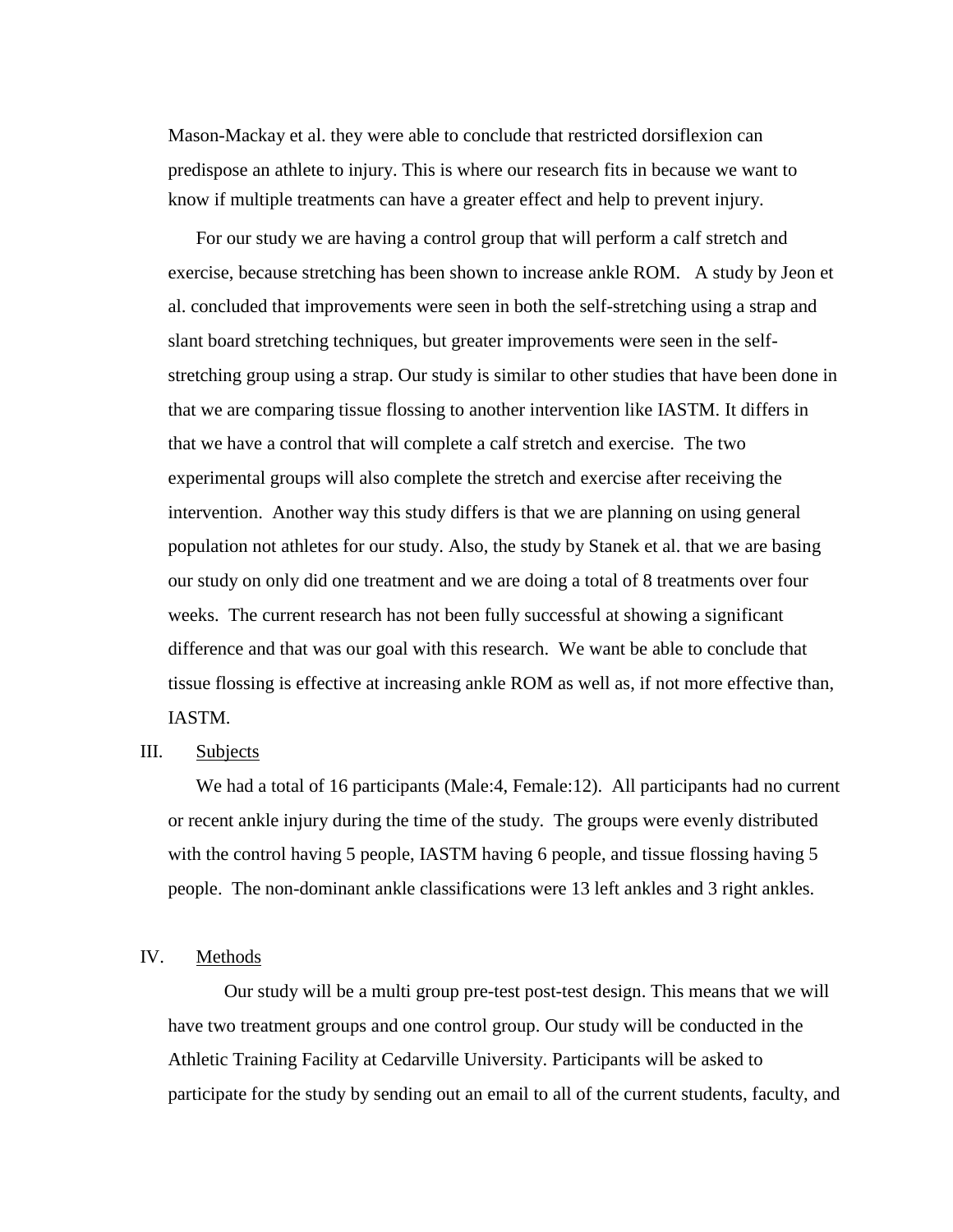staff at Cedarville University. We will specify that we are looking for individuals that are 18 or older and that do not currently have or have recently sustained an injury to their ankle. Once we obtain participants for our study, they will be given a copy of our written consent form (see Appendix) and asked to sign the consent form if they feel comfortable going through with the study. Once the consent form is signed, they will then be randomly allocated to one of the three groups for our study.

Once participants are allocated to their respective groups, we will obtain baseline ankle range of motion measurements on the non-dominant ankle of each participant using a goniometer. They can then start going through the treatment plan for the group that they are a part of. The control group will be instructed to complete a calf stretching exercise on a  $30<sup>o</sup>$  slant board for 3 sets of 30 seconds, they will also be instructed to complete a calf raising exercise for 3 sets of 10 reps. The IASTM group will be treated with an IASTM treatment to the non-dominant ankles' Achilles tendon. The treatment will be applied using HawkGrips IASTM tools for 5 minutes. The instrument will be held at a  $30<sup>0</sup>$  angle to the participant's skin and stroked along the length of the Achilles tendon with as much pressure as the participant is able to tolerate. After this treatment is applied, they will then be instructed to go through the same exercises that the control group is going through. The tissue flossing group will be applied with a tissue flossing band on the non-dominant ankle in a similar style of a normal ankle tape. Once the band is applied, the participant will be instructed to go through 2 sets of 20 dorsiflexion, plantarflexion ankle pumps. The band will then be removed and the participant will be instructed to go through the same exercises as the control group is going through.

Treatments will be done twice a week for a duration of 4 weeks. Goniometer range of motion measurements will be conducted before the first treatment is applied (baseline), after the second treatment of each week is completed, and after the final treatment is completed on the participant. All goniometer measures will be conducted in the same manner by one of the researchers for all participants.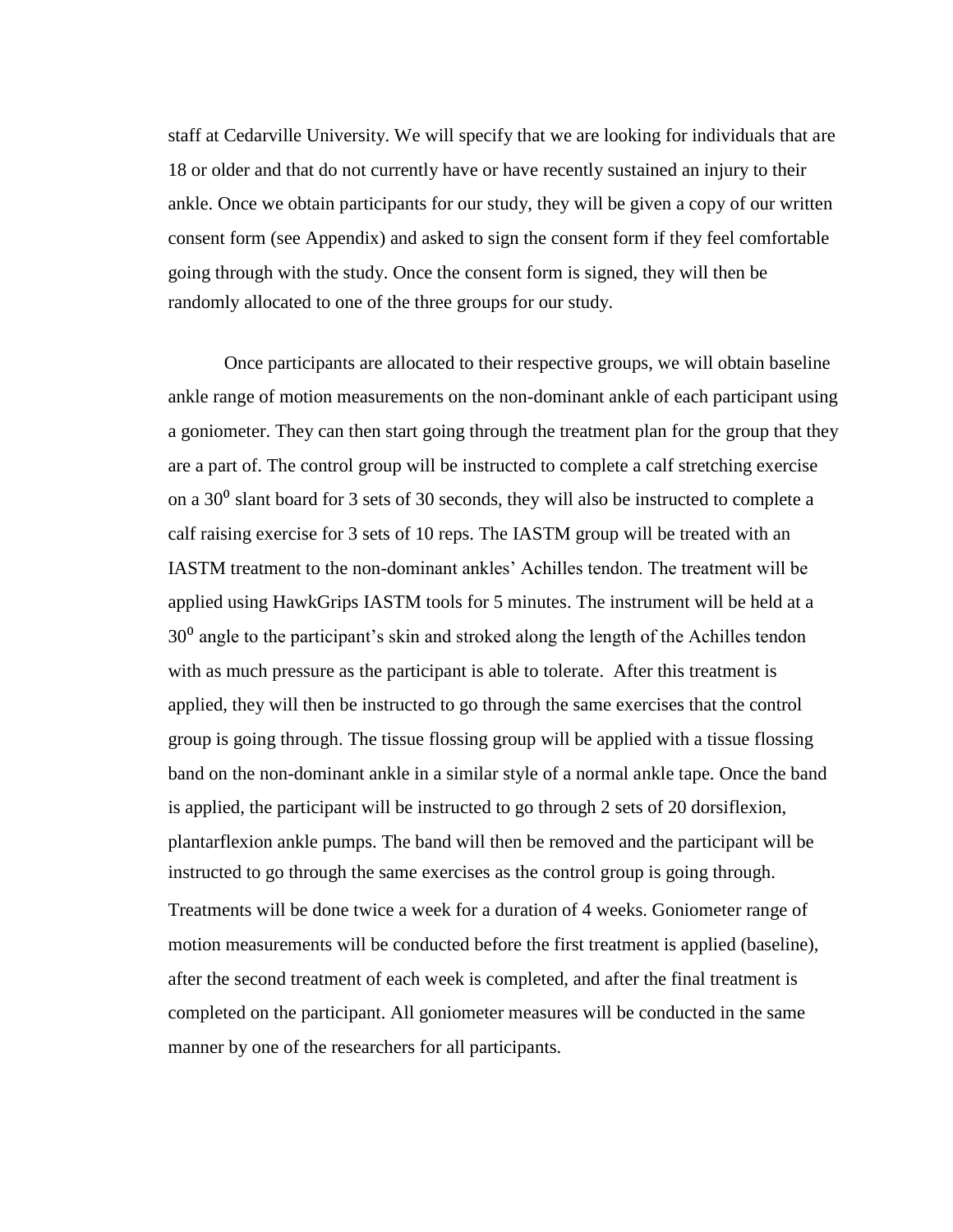### V. Results

We used SPSS version 25 with a p value set at 0.05. We ran a mixed ANOVA in SPSS. A mixed ANOVA compares the mean differences between groups that have two "factors" -- a "within-subjects" factor and a "between-subjects" factor. In our study, the within-subjects factor was "time" (comparing five time points). The between subjects factor was "group", comparing the control group with the two intervention groups. To summarize, there was a significant effect of time. So for the participants as a whole, ROM significantly improved over time (p value  $= 0.023$ ). However, there was no significant difference in ROM between groups over the different time periods.

### VI. Discussion

A. Application

From these results, we can conclude, at the very least, that stretching protocol done at a minimum of two times a week, can increase ankle dorsiflexion. As discussed in our initial proposal, the purpose of increased ankle dorsiflexion includes, but it not limited to, improved jumping mechanics, reducing injury risk, and better rehabilitation after surgery. Without significance across groups, we are unable to determine if IASTM or tissue flossing would be beneficial for increasing flexibility. However, we can draw that it is not detrimental to ankle dorsiflexion.

B. Limitations

There were several limitations to our study. First, as predicted at the proposal of our study, was the number of participants. We would have liked to have had more, but we had several people drop out before even beginning. Though it would have helped increase the validity of our study, the lack of a larger number of participants made conducting the study easier and still gave us significant results.

A second limitation of our study was consistency across researchers. This includes the areas of IASTM, flossing, and goniometry. We have all been trained in these techniques, however, minor discrepancies could have caused minor numbers to be off. Tissue flossing application might have been too loose or too strong.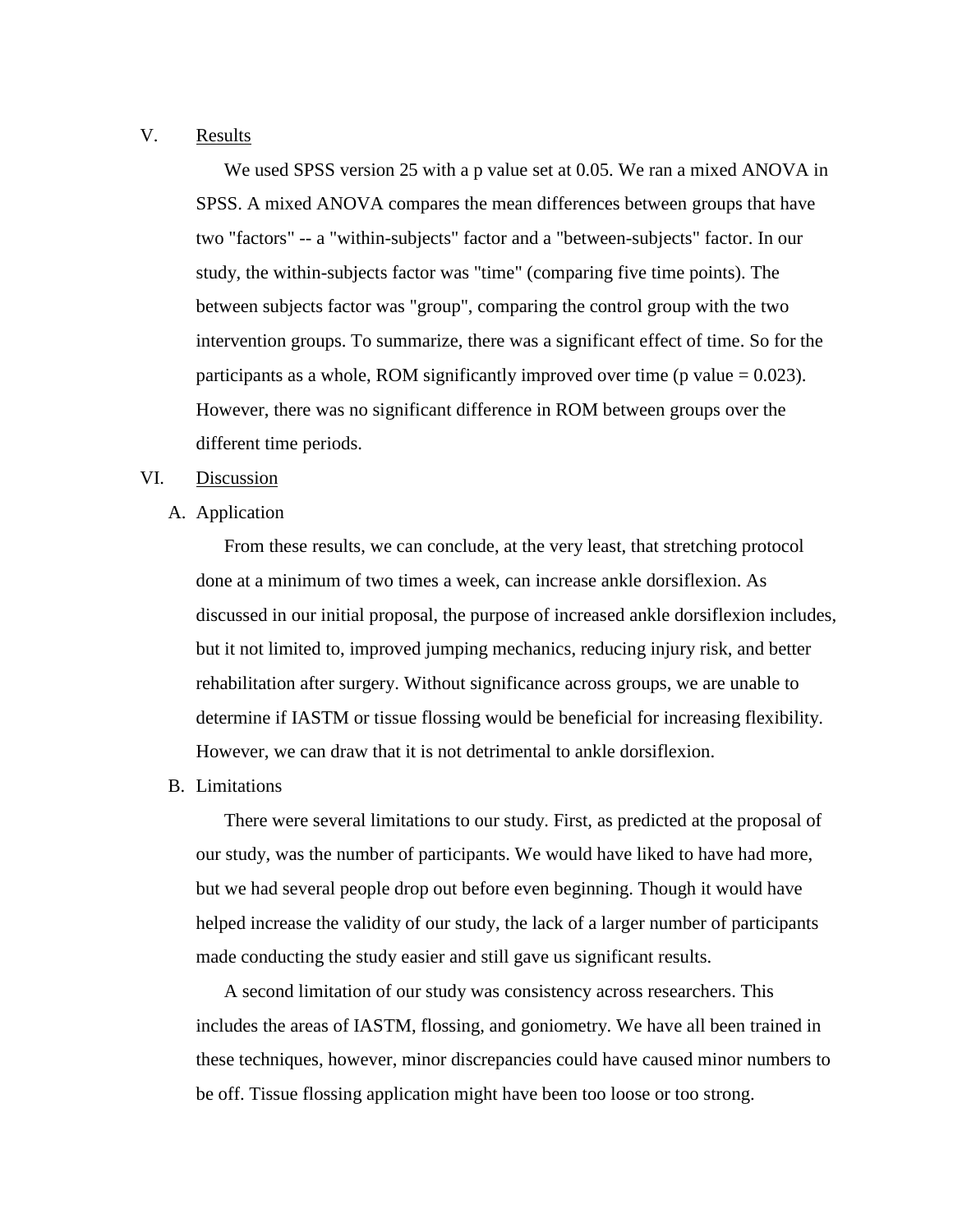Goniometer measurements might be derived from an off-center goniometer axis. These are a part of research and are hard to get around, especially with erratic schedules and difficulty keeping consistent schedules. However, it should be noted that discussion of these techniques at the beginning aided us in reducing the risk of inter-researcher inconsistencies.

A final limitation of our study was how the final week was conducted. Due to time constraints with a school break, participants were rushed to complete their treatment times over the weekend and the first two days of the week. By completing the study on a weekly basis, this did not matter. However, changes in treatment times, days, and researchers who completed the various treatments could have caused a difference in measurements. The time difference between six weeks and four weeks is not being considered as a limitation because we were still able to achieve significance over time.

After completing this study, these limitations make sense and should be reduced in the future to give more validity and reliability to further research. Our recommendations include having larger groups, having the same researchers giving treatment and taking measurements throughout the entirety of the study, and having consistent times across the duration of the study.



References: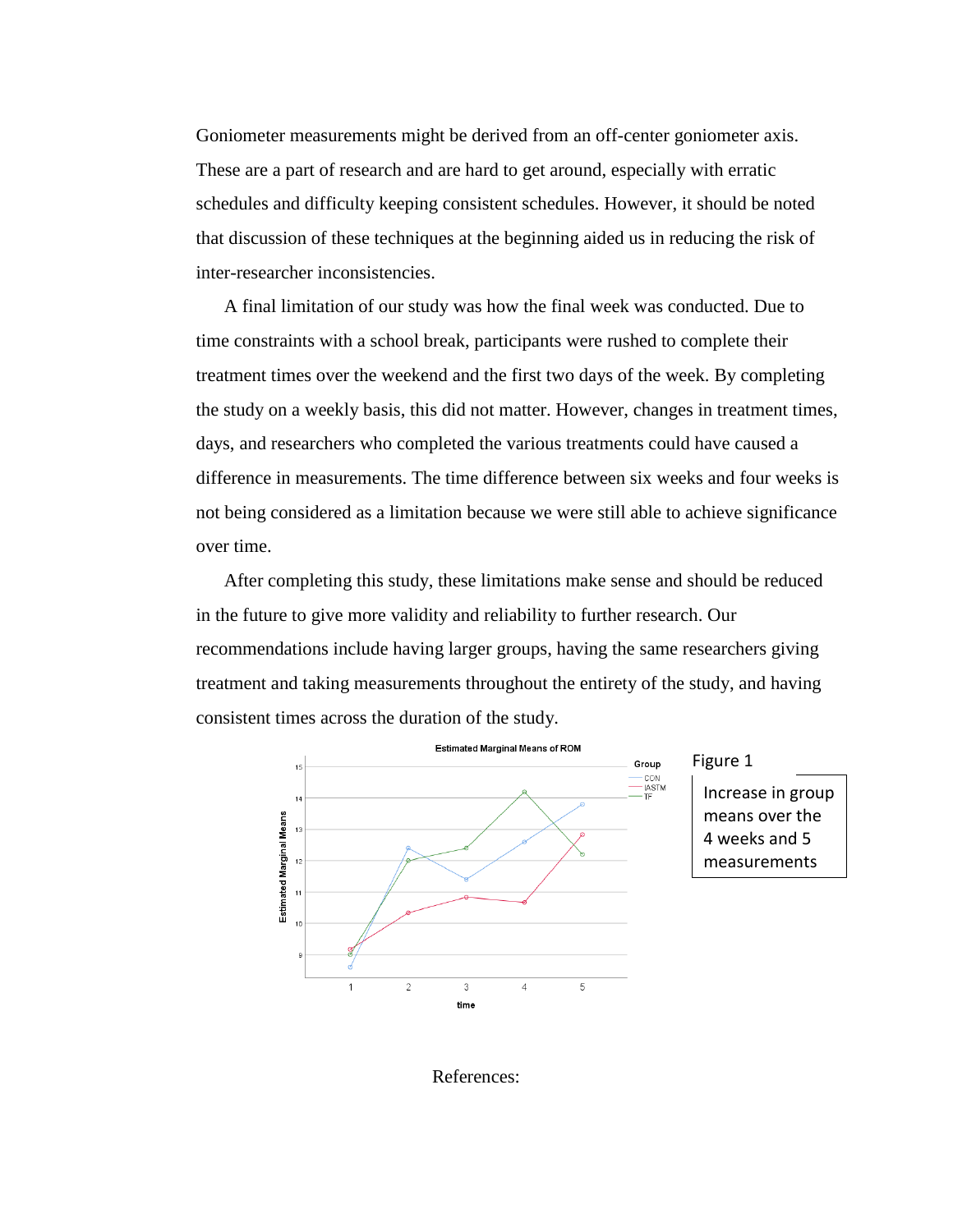1. Stanek J, Sullivan T, Davis S. Comparison of Compressive Myofascial Release and the Graston Technique for Improving Ankle-Dorsiflexion Range of Motion. *Journal Of Athletic Training (Allen Press)* [serial online]. February 2018;53(2):160-167. Available from: CINAHL Plus with Full Text, Ipswich, MA. Accessed March 27, 2018.

2. Cheatham SW, Lee M, Cain M, Baker R. The efficacy of instrument assisted soft tissue mobilization: a systematic review. *The Journal of the Canadian Chiropractic Association*. 2016;60(3):200-211.

3. Palmer T, Wilson B, Kohn M, Miko S. The Effect of Graston Massage Therapy on Talocrural Joint Range of Motion. *International Journal Of Athletic Therapy & Training* [serial online]. May 2017;22(3):66-75. Available from: SPORTDiscus with Full Text, Ipswich, MA. Accessed March 27, 2018.

4. Bohlen, J.; Arsenault, M.; Deane, B.; Miller, P.; Guadagno, M.; and Dobrosielski, D.A. (2014) "Effects of Applying Floss Bands on Regional Blood Flow," *International Journal of Exercise Science: Conference Proceedings*: Vol. 9 : Iss. 2 , Article 7.

5. Jeon I, Kwon O, Yi C, et al. Ankle-dorsiflexion range of motion after ankle self-stretching using a strap. Journal of Athletic Training. 2015; 50: 1226-1232.

6. Hagen N, Reyes C, Liu E. Can compression assist with ankle movement preparation? A comparison of static, dynamic, and dynamic with compression stretching on ankle dorsiflexion motion. Journal of Australian Strength and Conditioning. 2017; 25: 6-17.

7. Zakaria A, Kiningham R, Sen A. Effects of static and dynamic stretching on injury prevention in high school soccer athletes: a randomized trial. Journal of Sport Rehabilitation. 2015; 24: 229- 235.

8. Radford J A, Burns J, Buchbinder R, et al. Does stretching increase ankle dorsiflexion range of motion? A systematic review. British Journal of Sports Medicine. 2006; 40: 870-875.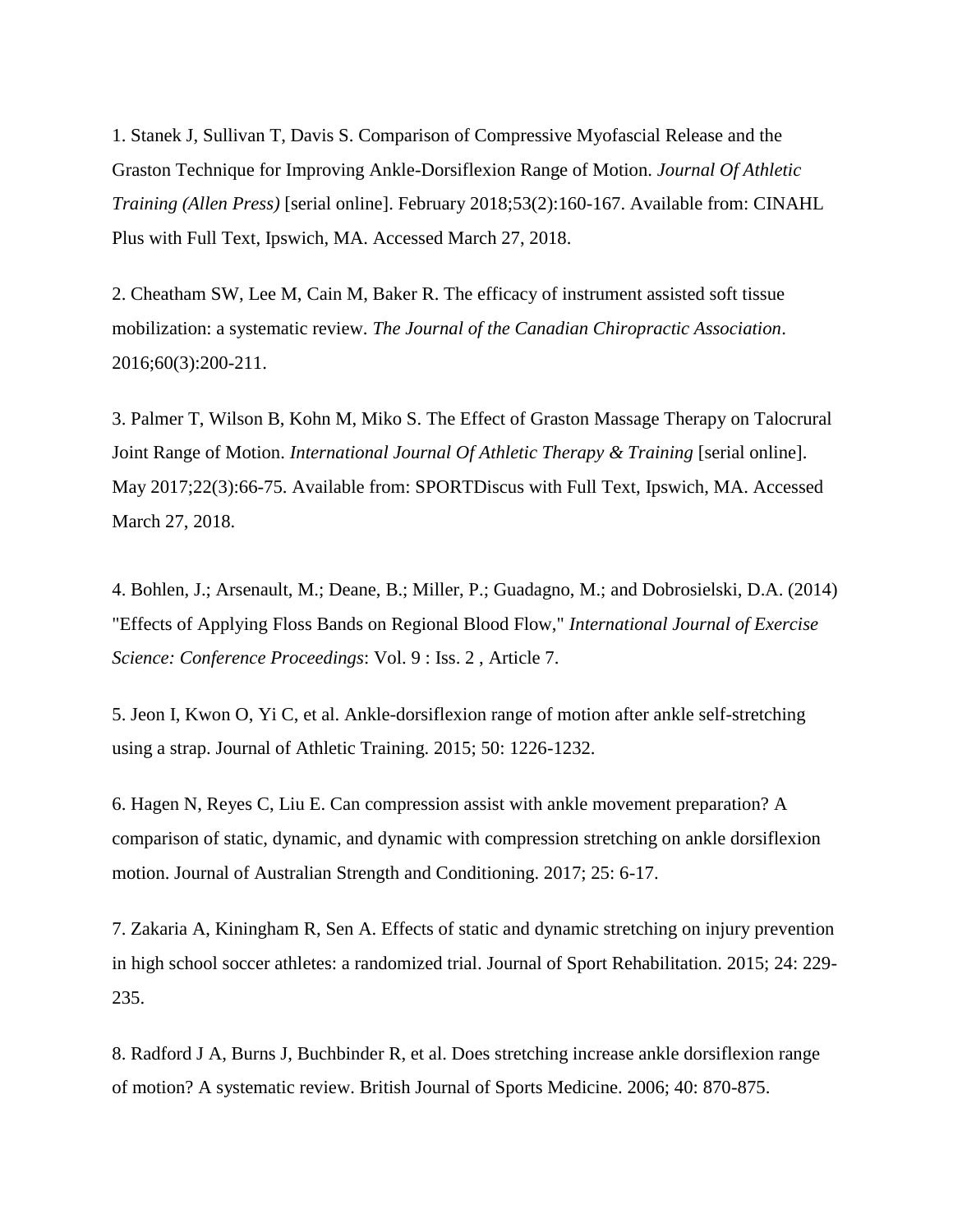9. Plocker, D; Wahlquist, B; and Dittrich, B (2015) "Effects of tissue flossing on upper extremity range of motion and power," International Journal of Exercise Science: Conference Proceedings: Vol. 12 : Iss. 1 , Article 37.

10. Driller, M; Overmayer, R (2017) "The effects of tissue flossing on ankle range of motion and jump performance" Physical Therapy in Sport. Vol. 25: Pages 20-24

11. Mason-Mackay, A; Whatman, C; Reid, D (2017) "The effect of reduced ankle dorsiflexion on lower extremity mechanics during landing: a systematic review" Journal of Science and Medicine in Sport. Vol. 20: Iss. 5: Pages 451-458

12. Medeiros, D; Martini, T (2017) "Chronic effect of different types of stretching on ankle dorsiflexion range of motion: systematic review and meta-analysis" The Foot. Vol. 34: Pages 28- 35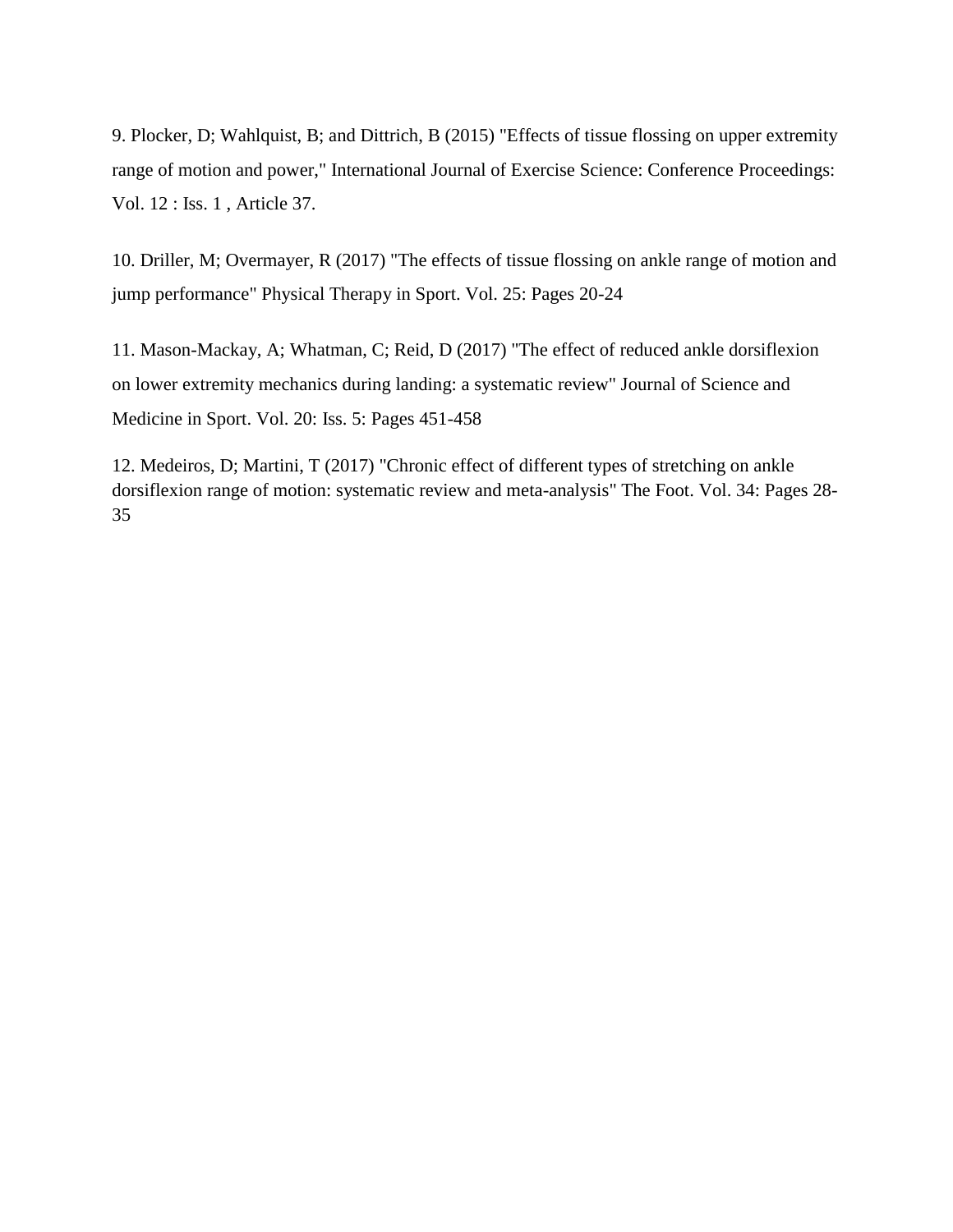### Appendices:

### Consent Form

**Title:** A study comparing Tissue Flossing and IASTM for ankle dorsiflexion in general population age 18-24 at Cedarville University

**Opening Statement:** I, \_\_\_\_\_\_\_\_\_\_\_\_\_\_\_\_\_\_\_\_\_\_\_\_\_\_\_\_\_\_\_\_, agree to participate in the following study, "A study comparing Tissue Flossing and IASTM for ankle dorsiflexion in general population aged 18-24" to be conducted by Sean Carlson, Garret Rife, and Zac Williams of the athletic training department under their advisor, Kurt Gruenberg. I agree that my participation is completely voluntary and that I am free to withdraw from the study at any time. **Study Details:** The purpose of this study is to evaluate the claimed effects of a new technique called Tissue Flossing and compare those effects with Instrument Assisted Soft Tissue Mobilization, or IASTM. Tissue flossing is a relatively new technique that utilizes a large rubber band that is wrapped around the involved joint. Once applied, range of motion exercises are completed and the band is removed. The goal is to increase joint range of motion. IASTM involves using a specialized tool to scrape an effected muscle or tendon of the body. The goal is to reduce any adhesions or scar tissue in the muscle and bring blood flow to the area to encourage healing and increase range of motion.

**Procedures:** We will be conducting a multi-group pre-test post-test study where we will have three groups of participants. All groups will go through a stretching protocol that consists of calf stretching on a slant board for 3 sets of 30 seconds and calf raises for 3 sets of 10 reps. The first group will receive a treatment of a tissue flossing band being applied to the non-dominant ankle. While the participants have the band on their ankle, they will complete 20 dorsiflexion/plantarflexion ankle pumps. The second group will receive an IASTM treatment on the Achilles tendon of the non-dominant ankle for 5 minutes. The final group is a control group that will just go through the stretching protocol. At the beginning of the study we will take ankle range of motion. To take ankle range of motion, we will start with the patients ankle fully plantar flexed and then have them go to full dorsiflexion. We will also measure range of motion after the second treatment of each week to monitor the changes over time.